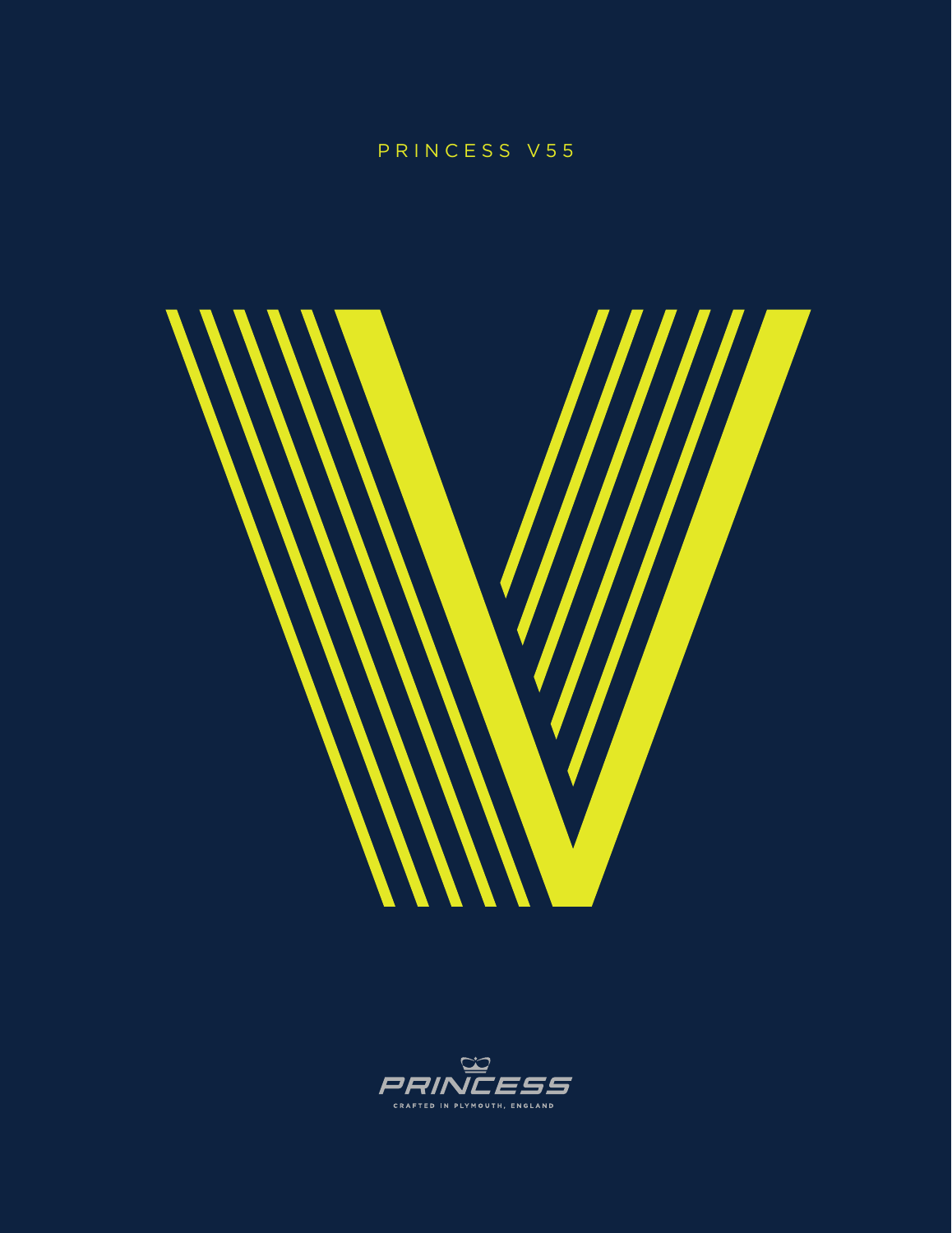The striking all-new V55 features a sleek and dynamic exterior profile coupled with an intelligent use of space and all the exceptional performance qualities synonymous with our V Class range. Her main deck has been purposely designed for those who enjoy true open-boating. The expansive cockpit features a large L-shaped seating area with additional seating aft around a substantial folding teak ensuite forward cabin which benefits from the option of scissor berths in addition table served by a wetbar opposite with electric barbecue. This area connects to the saloon via a drop down sliding door and opening window aft of the galley, seamlessly integrating the two living areas as required. Her main deck also boasts a large sunpad located aft of the cockpit and a further foredeck seating and sunbathing area. With a top speed of 37 knots, she promises to deliver a powerful V Class sports yacht experience. This new V Class continues to deliver throughout her lower deck with optimum use of space and multiple accommodation options. Featuring three generous guests cabins, she is class leading for a yacht of her size. Her ensuite master stateroom utilises the full beam of the yacht. Additional guests can enjoy the to a third bunk cabin. There is also the option of a single aft cabin for crew or occasional guests.



### **PRINCIPAL DIMENSIONS**

| Length overall (incl. pulpit)     | 58ft 5in (17.81m)         |  |
|-----------------------------------|---------------------------|--|
| Length overall (excl. pulpit)     | 56ft 8in (17.28m)         |  |
| Beam                              | 15ft 3in (4.65m)          |  |
| Draft                             | 4ft 7in (1.40m)           |  |
| Displacement approx.              | 27,500kg (60,627lbs)*     |  |
| Fuel capacity                     | 484 gal/581 US gal/2,2001 |  |
| Water capacity (incl. calorifier) | 109 gal/131 US gal/5501   |  |
|                                   |                           |  |

**ENGINES**

| Twin Volvo D13 900 (2 x 900mhp)   | Speed range: 34-36 knots <sup>+</sup> |  |
|-----------------------------------|---------------------------------------|--|
| Twin Volvo D13 1000 (2 x 1000mhp) | Speed range: 35-37 knots <sup>+</sup> |  |









MAIN DECK



LOWER DECK